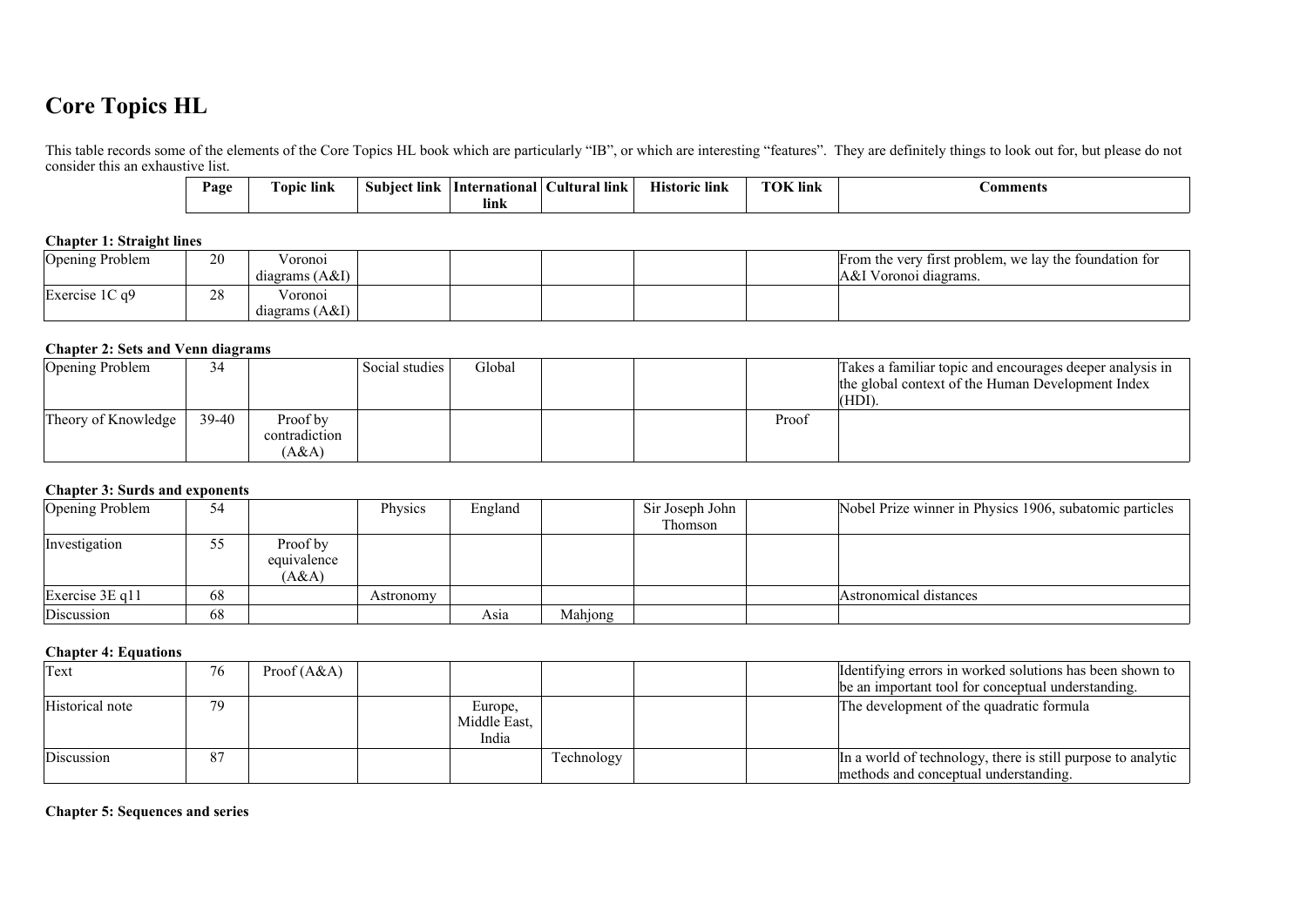|                                    | Page         | <b>Topic link</b>                  | <b>Subject link</b> | International<br>link | Cultural link | <b>Historic link</b> | <b>TOK link</b> | Comments                                                                                               |
|------------------------------------|--------------|------------------------------------|---------------------|-----------------------|---------------|----------------------|-----------------|--------------------------------------------------------------------------------------------------------|
| Opening Problem                    | 90           |                                    |                     | Middle East,<br>India | Legend, Chess | Ibn Khallikān        |                 | Famous problem                                                                                         |
| Exercise 5F q8<br>Exercise $5F q9$ | 113<br>114   |                                    |                     |                       |               |                      |                 | Building blocks for Chapter 6, Investigation 2.                                                        |
| Theory of Knowledge                | 118-119      |                                    |                     |                       |               |                      | Proof           |                                                                                                        |
| Exercise 5H q15                    | 122          |                                    | Economics           |                       |               |                      |                 | Extends students' understanding to generate a general<br>formula for loan repayments.                  |
| Theory of Knowledge                | 125          |                                    |                     | Germany               |               | Leopold<br>Kronecker | Infinity        |                                                                                                        |
| Activity 4                         | $126$ (link) | Affine<br>transformations<br>(A&I) |                     | Sweden                |               | Helge von Koch       |                 | A&I students explore the generation of this curve as<br>iterations of a set of affine transformations. |

### **Chapter 6: Measurement**

| Investigation 1 | 136-137 |                                                                       | Ancient<br>Greece | Archimedes | Archimedes' proof for the formula for the surface area of a<br>sphere.                                                                                                                                                                                                                                                                                                                                                                                                                     |
|-----------------|---------|-----------------------------------------------------------------------|-------------------|------------|--------------------------------------------------------------------------------------------------------------------------------------------------------------------------------------------------------------------------------------------------------------------------------------------------------------------------------------------------------------------------------------------------------------------------------------------------------------------------------------------|
| Investigation 2 | 144-146 | Series, Calculus                                                      | Ancient<br>Greece | Archimedes | Uses series to develop volume formulae in a pre-calculus<br>spirit.<br>Essentially uses infinitessimals in the same manner as<br>Archimedes.<br>Comparison with Archimedes' method for deriving the<br>formula for the volume of a sphere (but argued through<br>cross-sectional area rather than physical moment).<br>Little known connection between the surface area and<br>volume of a sphere used a set of tapered solids to<br>approximate the sphere.<br>Possible Paper 3 question. |
| Project         |         | 149-150 Approximation &<br>Estimation<br>$(A&I)$ , Modelling<br>(A&I) |                   |            | Compares numerical methods for the approximation of a<br>real-world problem.<br>Highlights the importance of clearly defining and<br>articulating the problem that is to be solved.<br>Could also be done as the "inverted" problem of lakes.<br>Possible Mathematics Exploration.                                                                                                                                                                                                         |

# **Chapter 7: Right angled triangle trigonometry**

| Theory of Knowledge | $158-159$ | Astronomy | $\sim$ $\sim$<br>China | Li Chunfeng | Observation,     |  |
|---------------------|-----------|-----------|------------------------|-------------|------------------|--|
|                     |           |           |                        |             | belief, parallel |  |
|                     |           |           |                        |             | subject          |  |
|                     |           |           |                        |             | development      |  |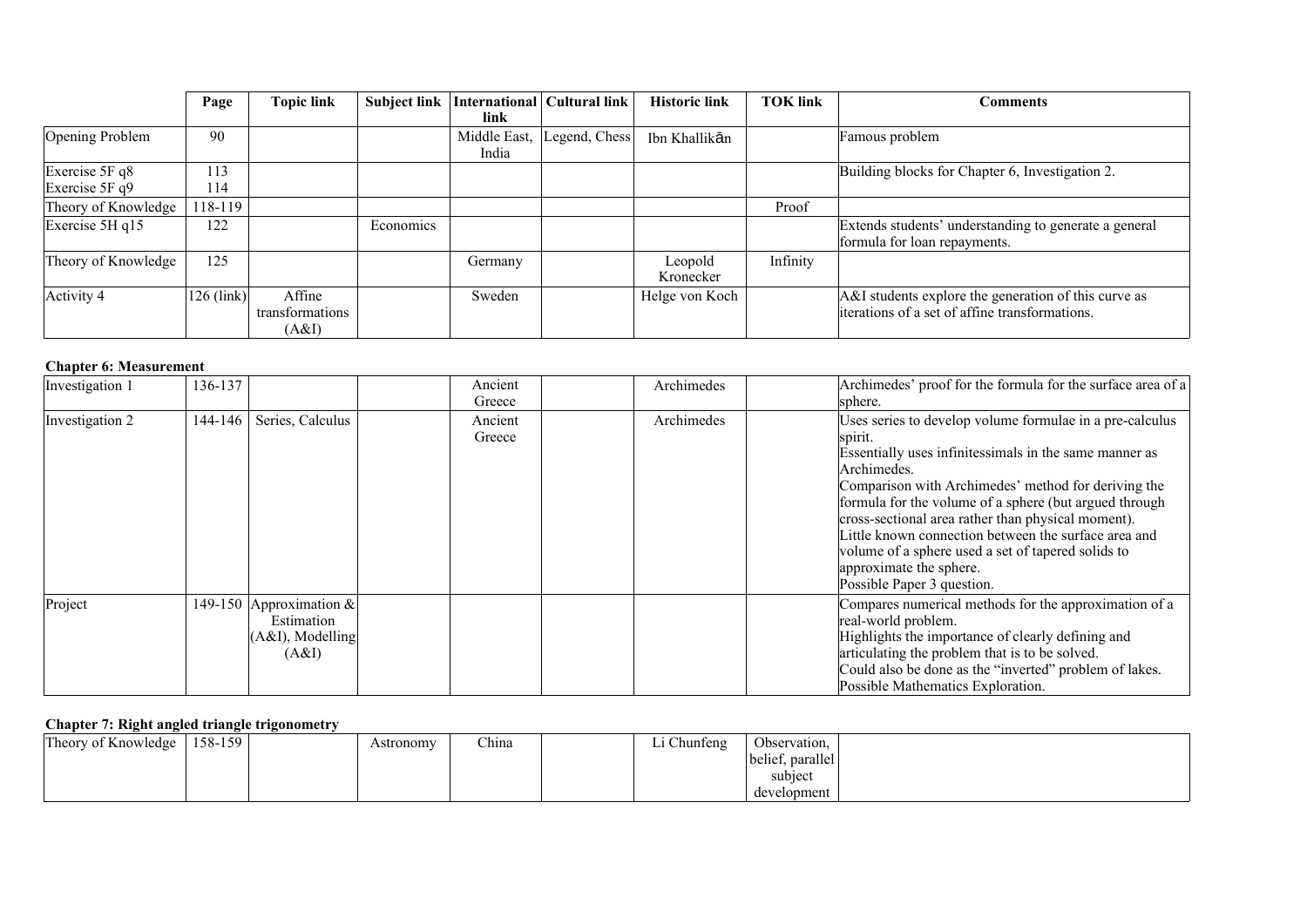|                   | Page    | <b>Topic link</b>      | <b>Subject link</b> | International   Cultural link |            | <b>Historic link</b>               | <b>TOK link</b> | <b>Comments</b>                                                                                                                                       |
|-------------------|---------|------------------------|---------------------|-------------------------------|------------|------------------------------------|-----------------|-------------------------------------------------------------------------------------------------------------------------------------------------------|
|                   |         |                        |                     | link                          |            |                                    |                 |                                                                                                                                                       |
| Exercise 7B q7    | 164     |                        |                     |                               |            |                                    |                 | On first inspection, this appears to be a deductive<br>geometry question. We train problem solvers by<br>challenging them to think in different ways. |
| Exercise $7D$ q23 | 173     | Scientific<br>notation | Astronomy           | Prussia                       |            | Friedrich Wilhelm<br><b>Bessel</b> |                 | 1838 measurement of the parallax of the star 61 Cygni.                                                                                                |
| Research          | 178-179 |                        | Physics             | Global                        | Time       |                                    |                 | Possible Mathematics Exploration or Extended Essay.                                                                                                   |
| Research          | 179     |                        | Astronomy           | Global                        | Navigation | <b>Hipparchus</b>                  |                 | Possible Mathematics Exploration or Extended Essay.                                                                                                   |

#### **Chapter 8: The unit circle and radian measure**

| Theory of Knowledge        | 189-190 |  | Ancient |  | The nature of | Is mathematics natural?                          |
|----------------------------|---------|--|---------|--|---------------|--------------------------------------------------|
|                            |         |  | Babylon |  | mathematics   | What mathematical things are arbitrarily chosen? |
|                            |         |  |         |  |               | What are the benefits of global standardisation? |
| $\mathbf{m}$<br>Discussion | 195     |  |         |  | Identities    |                                                  |

#### **Chapter 9: Non-right angled triangle trigonometry**

| Cosine rule proof                   | 212        | Proof by<br>exhaustion<br>(A&A) |                          |                             |         | Most "proofs" of the cosine rule skip the comment about<br>the acute angles in an obtuse angled triangle.                                                                                                                                       |
|-------------------------------------|------------|---------------------------------|--------------------------|-----------------------------|---------|-------------------------------------------------------------------------------------------------------------------------------------------------------------------------------------------------------------------------------------------------|
| Investigation 1                     | 216        |                                 |                          |                             |         | Practical, hands-on investigation of the sine rule                                                                                                                                                                                              |
| Investigation 2                     | 218        |                                 |                          |                             |         | Practical, hands-on investigation of the ambiguous case of<br>the sine rule                                                                                                                                                                     |
| Exercise 9D q20<br>Exercise $9Dq21$ | 225<br>226 |                                 |                          |                             |         | Combines real-world application and problem solving<br>skills in 3-dimensional problems.                                                                                                                                                        |
| Theory of Knowledge                 | 226-227    |                                 | Ancient<br>Greece, India | Hipparchus,<br>Eratosthenes | Subject | Explores motivations for subject development, and the<br>development, place of historical work in the modern subject.<br>protection of Compares spherical and planar triangles.<br>knowledge Why did a "flat Earth" theory persist for so long? |
| Activity                            | 227-228    |                                 |                          |                             |         | Develops the formula for the area of a spherical triangle.                                                                                                                                                                                      |
| Review Set 9B q15                   | 232        | Proof $(A&A)$                   | Ancient<br>Greece        | Heron                       |         | Develops Heron's formula for the area of a planar triangle.                                                                                                                                                                                     |

#### **Chapter 10: Points in space**

| Theory of Knowledge | 243-244 | Physics | Ancient | Euclid | Axioms       | Explores Euclid's postulates as a basis for planar                      |
|---------------------|---------|---------|---------|--------|--------------|-------------------------------------------------------------------------|
|                     |         |         | Greece  |        | definitions. | geometry.                                                               |
|                     |         |         |         |        | multi-       | Poses serious questions about what we may consider as                   |
|                     |         |         |         |        |              | dimensional intuitive, such as straightness and direction. This becomes |
|                     |         |         |         |        | space        | necessary for exploring space-time as needed for advanced               |
|                     |         |         |         |        |              | Physics.                                                                |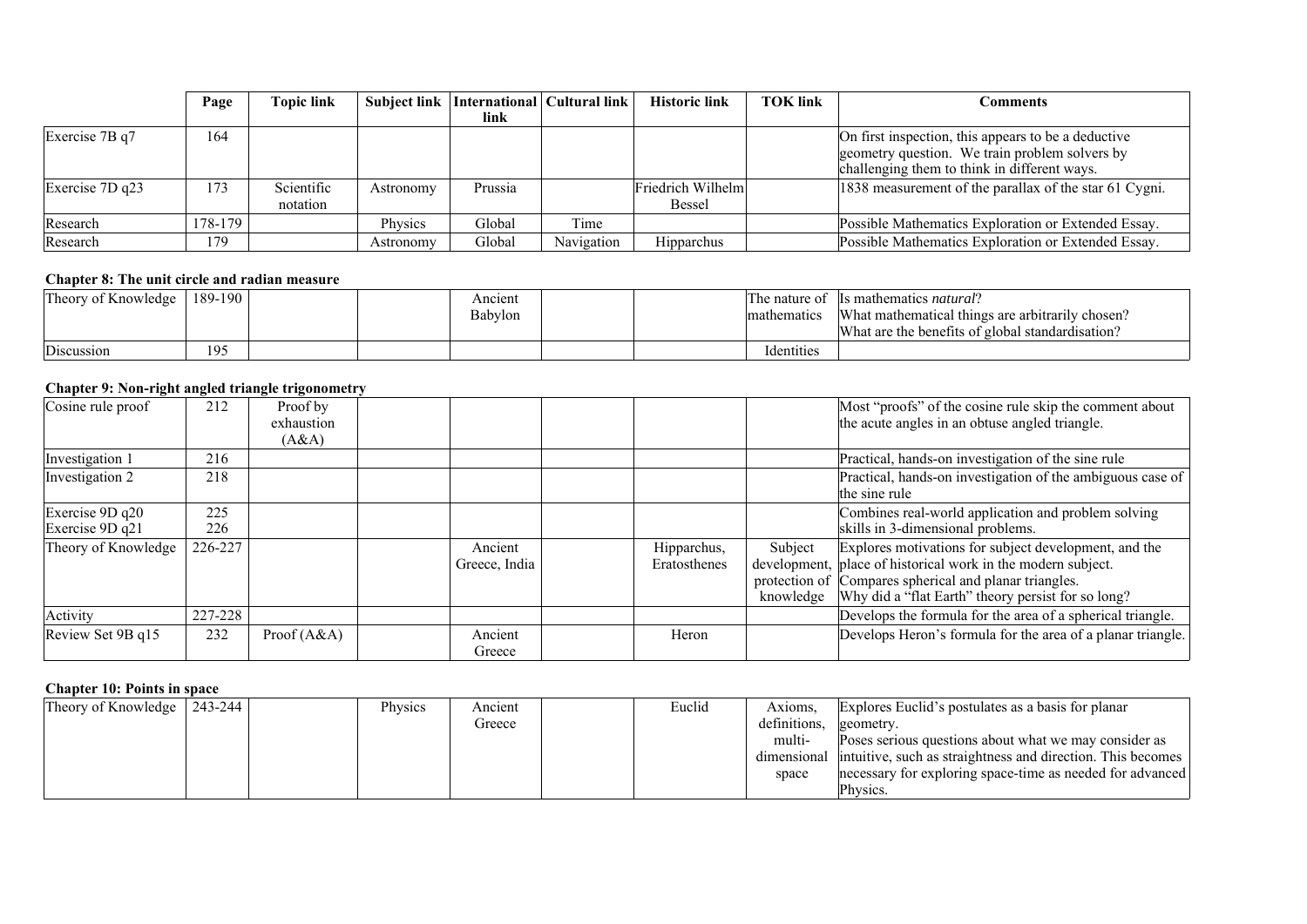|                                    | Page           | <b>Topic link</b> | Subject link | link        | International Cultural link | <b>Historic link</b>                                                                  | <b>TOK link</b>                                          | <b>Comments</b>                                                                                                                                                                                                                                                                   |
|------------------------------------|----------------|-------------------|--------------|-------------|-----------------------------|---------------------------------------------------------------------------------------|----------------------------------------------------------|-----------------------------------------------------------------------------------------------------------------------------------------------------------------------------------------------------------------------------------------------------------------------------------|
| <b>Chapter 11: Probability</b>     |                |                   |              |             |                             |                                                                                       |                                                          |                                                                                                                                                                                                                                                                                   |
| Opening Problem                    | 248            |                   | Insurance    |             |                             |                                                                                       |                                                          | Real-world probability application                                                                                                                                                                                                                                                |
| Investigation 1<br>Investigation 2 | 250<br>250-251 |                   |              |             |                             |                                                                                       |                                                          | Practical, hands-on investigations.<br>Understanding the role of experimental probability.                                                                                                                                                                                        |
| Activity 1                         | $274$ (link)   |                   |              | Hungary     |                             | George Pólya                                                                          |                                                          | Pólya's urn is a curious, paradoxical statistical model.                                                                                                                                                                                                                          |
| Activity 2                         | 278            |                   |              | <b>USA</b>  |                             | Steve Selvin                                                                          |                                                          | The Monty Hall problem is one of the best known<br>mathematical paradoxes. This Activity uses tree diagrams<br>to explore the paradox, giving deep understanding of why<br>the contestant should change their original guess.                                                     |
| Activity 3                         | $278$ (link)   |                   |              | <b>USA</b>  |                             | <b>Walter Penney</b>                                                                  |                                                          | Penney's Game is a classic mathematical paradox<br>involving cyclic dominance.<br>This advanced Activity explores Penney's Game using<br>tree diagrams. Logic is needed to explain why some points<br>on the tree are equivalent to others.<br>Possible Mathematical Exploration. |
| Historical note                    | 280            |                   |              |             |                             | Thomas Bayes,<br>Pierre-Simon<br>Laplace                                              |                                                          |                                                                                                                                                                                                                                                                                   |
| Theory of Knowledge                | 283-284        |                   |              | Europe, USA | Ethics                      | Blaise Pascal,<br>Pierre de Fermat,<br>Agner Krarup<br>Erlang, Edward<br>Oakley Thorp | Mathematical<br>intuition,<br>decision<br>making, ethics |                                                                                                                                                                                                                                                                                   |

# **Chapter 12: Sampling and data**

| Discussion                                  | 291-292 |          |             |        |           | Highlights the importance of specifically describing what |
|---------------------------------------------|---------|----------|-------------|--------|-----------|-----------------------------------------------------------|
|                                             |         |          |             |        |           | we are investigating in a statistical experiment.         |
| Discussion                                  | 298-299 | Politics | United      |        |           | Explores the mathematics of the "Brexit" referendum.      |
|                                             |         |          | Kingdom, EU |        |           |                                                           |
| Theory of Knowledge $\vert$ 299-300 $\vert$ |         | Medicine |             | Ethics | Ethics in | Applications in medical trials and social media.          |
|                                             |         |          |             |        | research. |                                                           |

# **Chapter 13: Statistics**

| Theory of Knowledge   $322-323$ |             |  |  |  | Definitions How do we decide which description or "definition" of |
|---------------------------------|-------------|--|--|--|-------------------------------------------------------------------|
|                                 |             |  |  |  | centre to apply in a particular situation?                        |
| Investigation 3                 | $351 - 352$ |  |  |  | Develops formulae for the mean and standard deviation of          |
|                                 |             |  |  |  | the linear transformation of a variable.                          |
| Investigation 4                 | 352-353     |  |  |  | Allows students to develop an understanding of the two            |
|                                 |             |  |  |  | statistics for standard deviation: the sample standard            |
|                                 |             |  |  |  | deviation s, and the population standard deviation $\sigma$ .     |